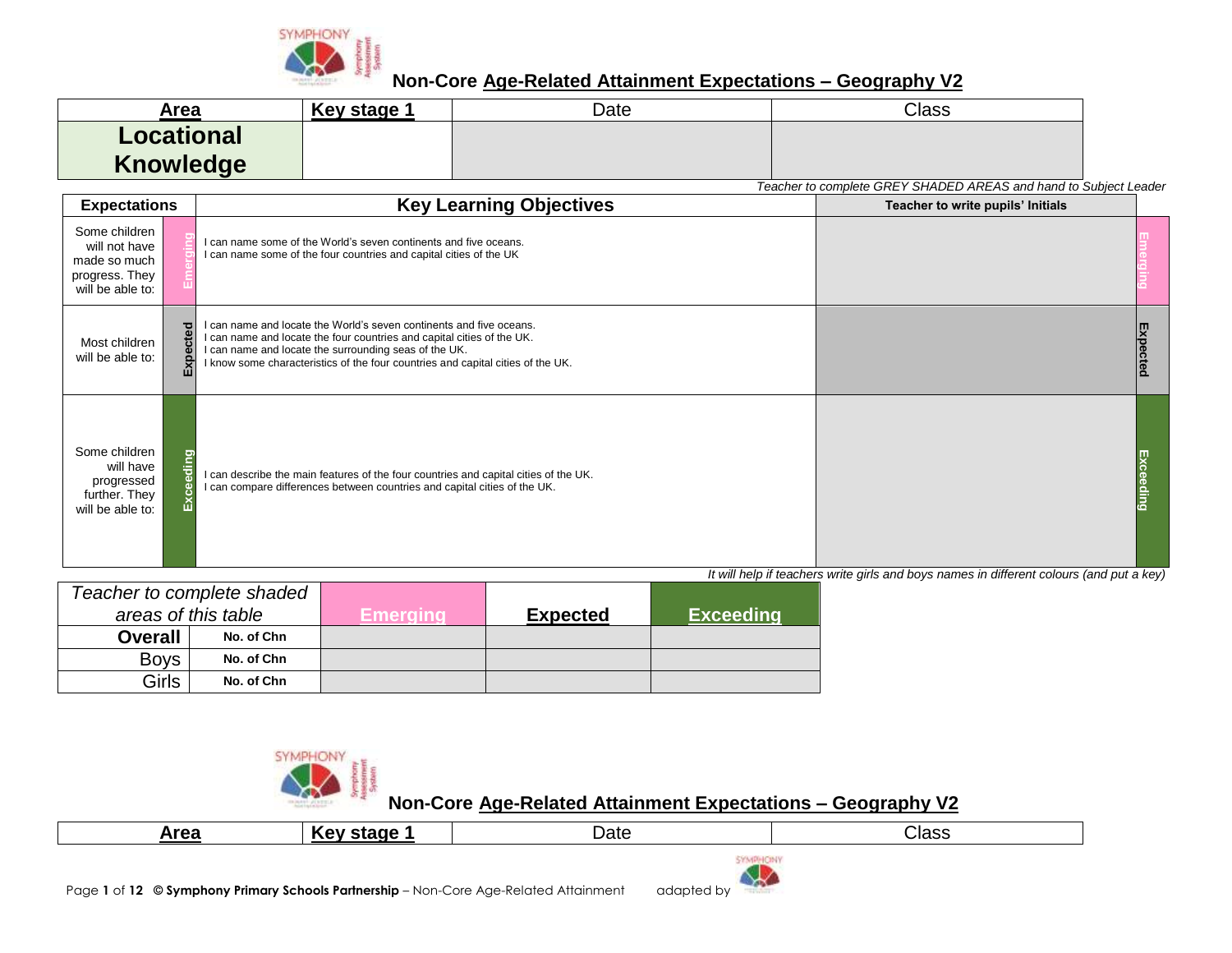| Place Knu.<br>$\bullet$ . $\bullet$ . $\rightleftarrows$ |  |                                                                                     |  |
|----------------------------------------------------------|--|-------------------------------------------------------------------------------------|--|
|                                                          |  | Y SHADED AREAS and hand to Subiect Leader<br>r to complete GREY<br>וח שי<br>Teacher |  |

| <b>Expectations</b>                                                                  |            | <b>Key Learning Objectives</b>                                                                                                                                                                                                                                                                                                                          | Teacher to write pupils' Initials |  |
|--------------------------------------------------------------------------------------|------------|---------------------------------------------------------------------------------------------------------------------------------------------------------------------------------------------------------------------------------------------------------------------------------------------------------------------------------------------------------|-----------------------------------|--|
| Some children<br>will not have<br>made so much<br>progress. They<br>will be able to: |            | I know some facts about my locality.<br>I know some facts about a small area outside my locality (e.g. UK or another country).                                                                                                                                                                                                                          |                                   |  |
| Most children<br>will be able to:                                                    | ected<br>囚 | I can make comparisons of <b>physical</b> features of a small area in the UK and a small area in a contrasting country *.<br>I can make comparisons of human features of a small area in the UK and a small area in a contrasting country *.<br>*NC recommends non- European country.                                                                   |                                   |  |
| Some children<br>will have<br>progressed<br>further. They<br>will be able to:        | ding<br>யி | I can describe and explain the <b>physical</b> differences and similarities between a small area of the UK and a small area of a<br>contrasting country *.<br>I can describe and explain the human differences and similarities between a small area of the UK and a small area of a<br>contrasting country *.<br>*NC recommends non- European country. |                                   |  |

|                | Teacher to complete shaded |           |                 |                  |
|----------------|----------------------------|-----------|-----------------|------------------|
|                | areas of this table        | Emeraina. | <b>Expected</b> | <b>Exceeding</b> |
| <b>Overall</b> | No. of Chn                 |           |                 |                  |
| <b>Boys</b>    | No. of Chn                 |           |                 |                  |
| Girls          | No. of Chn                 |           |                 |                  |

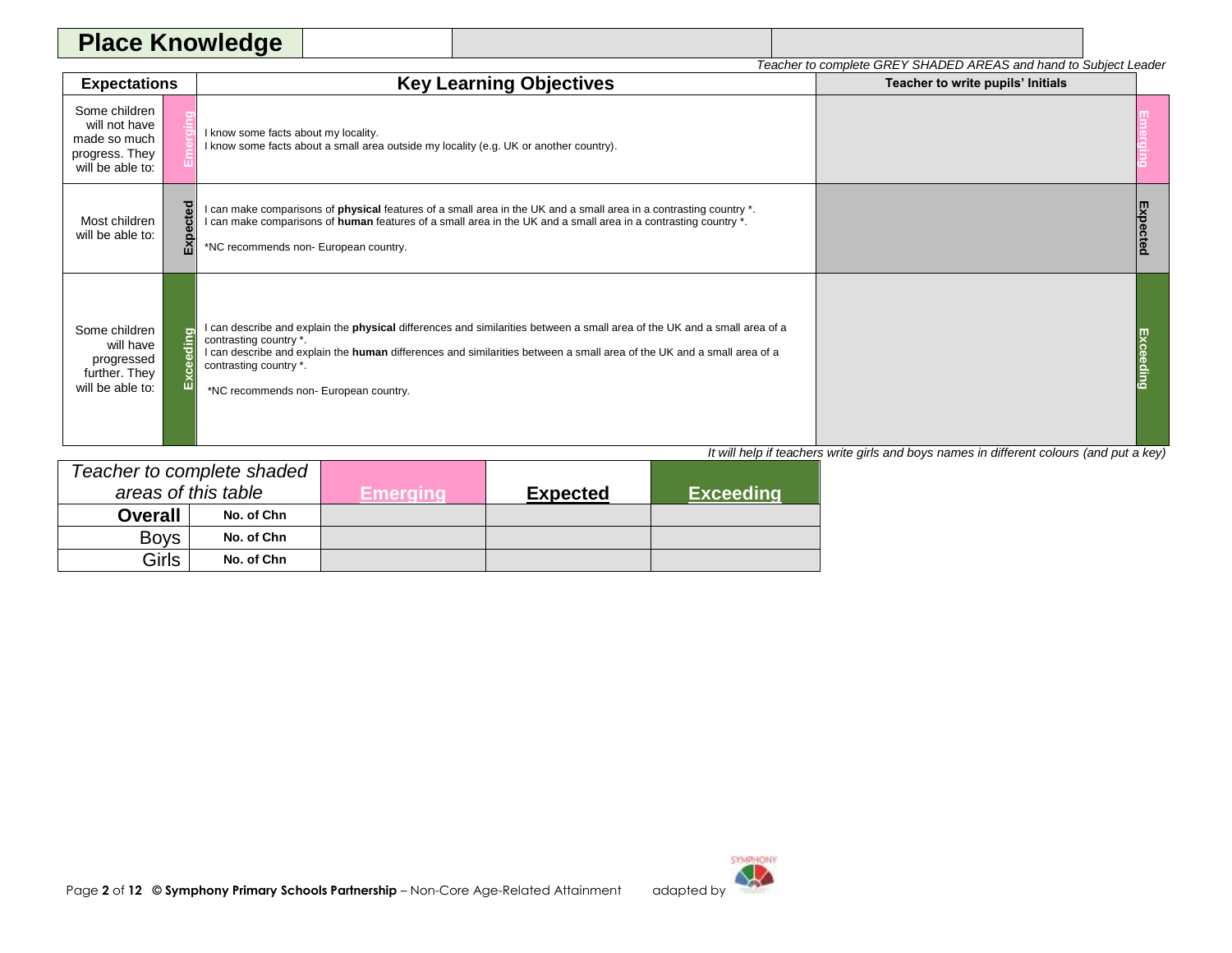

| Area                                             | Key stage 1 | Date | <b>Class</b> |
|--------------------------------------------------|-------------|------|--------------|
| <b>Human and</b><br><b>Physical</b><br>Geography |             |      |              |

*Teacher to complete GREY SHADED AREAS and hand to Subject Leader*

| <b>Expectations</b>                                                                  |                  | <b>Key Learning Objectives</b>                                                                                                                                                                                                                                                                                                                                                                                                                                                                                                     | Teacher to write pupils' Initials |  |
|--------------------------------------------------------------------------------------|------------------|------------------------------------------------------------------------------------------------------------------------------------------------------------------------------------------------------------------------------------------------------------------------------------------------------------------------------------------------------------------------------------------------------------------------------------------------------------------------------------------------------------------------------------|-----------------------------------|--|
| Some children<br>will not have<br>made so much<br>progress. They<br>will be able to: |                  | I know the four seasons in the UK.<br>I know the world has hot and cold places.<br>I can name key features of my locality using geographical vocabulary e.g city, town, village, weather, hill, river.                                                                                                                                                                                                                                                                                                                             |                                   |  |
| Most children<br>will be able to:                                                    | pected<br>ΕX     | I can identify daily and seasonal weather patterns in the UK.<br>I can locate hot and cold areas of the World in relation to the Equator and North and South Poles.<br>I can describe key physical features using geographical vocabulary (including beach, cliff, coast, forest, hill, mountain, sea,<br>ocean, river, soil, valley, vegetation, season and weather).<br>I can describe key human features using geographical vocabulary (including city, town village, factory, farm, house, office,<br>port, harbour and shop). |                                   |  |
| Some children<br>will have<br>progressed<br>further. They<br>will be able to:        | ding<br>စ္ယ<br>ō | I can explain weather patterns in the UK.<br>I can explain why some countries are hot and cold.<br>I can explain why people live in different areas of the World.                                                                                                                                                                                                                                                                                                                                                                  |                                   |  |

| Teacher to complete shaded |            |          |                 |                  |
|----------------------------|------------|----------|-----------------|------------------|
| areas of this table        |            | Emeraina | <b>Expected</b> | <b>Exceeding</b> |
| <b>Overall</b>             | No. of Chn |          |                 |                  |
| <b>Boys</b>                | No. of Chn |          |                 |                  |
| Girls                      | No. of Chn |          |                 |                  |



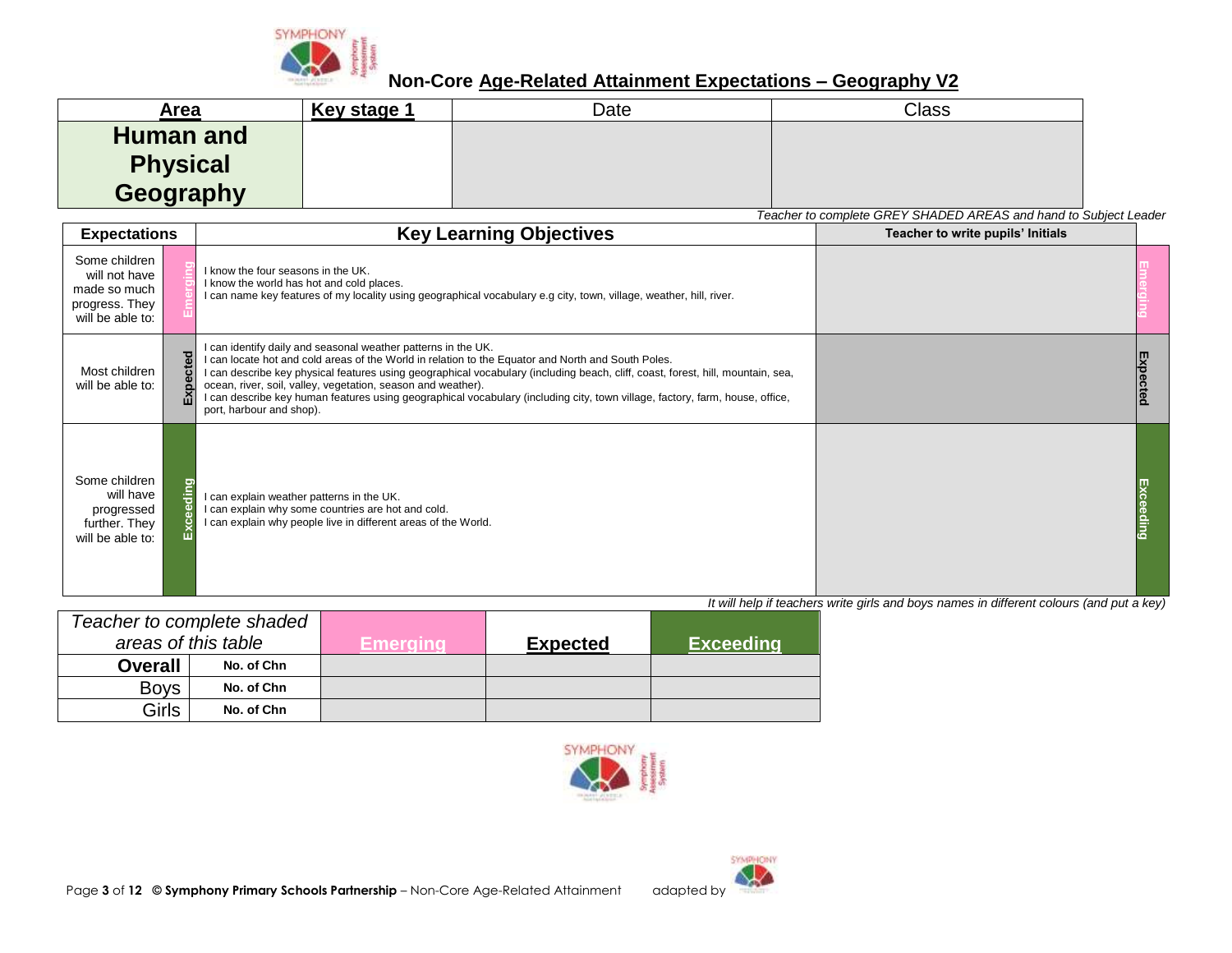

| Area                | Key stage 1 | Date | Class |
|---------------------|-------------|------|-------|
| Geographical skills |             |      |       |
| and fieldwork       |             |      |       |

*Teacher to complete GREY SHADED AREAS and hand to Subject Leader*

| <b>Expectations</b>                                                                  |                         | <b>Key Learning Objectives</b>                                                                                                                                                                                                                                                                                                                          | Teacher to write pupils' Initials |  |
|--------------------------------------------------------------------------------------|-------------------------|---------------------------------------------------------------------------------------------------------------------------------------------------------------------------------------------------------------------------------------------------------------------------------------------------------------------------------------------------------|-----------------------------------|--|
| Some children<br>will not have<br>made so much<br>progress. They<br>will be able to: |                         | I know that places can be found using maps, globes and atlases.<br>I can use positional language.<br>I can find familiar things/objects using aerial views.<br>I can use a simple map and key.<br>I can comment on features of my school and local area.                                                                                                |                                   |  |
| Most children<br>will be able to:                                                    | $\overline{\mathbf{c}}$ | I can use World maps, atlases and globes to identify countries, continents and oceans.<br>I can use compass directions (North, South, East, West).<br>I can use aerial photographs and plans to recognise landmarks.<br>I can devise a simple map with a key.<br>I can use simple fieldwork and observational skills to study my school and local area. |                                   |  |
| Some children<br>will have<br>progressed<br>further. They<br>will be able to:        |                         | I can independently choose appropriate resources to identify countries, continents and oceans.<br>I can use compass directions to explain positions of places.<br>I can devise and use a map with a key.<br>I can use a range of fieldwork techniques to study my school and local area.                                                                |                                   |  |

| Teacher to complete shaded |                     |           |                 |                  |
|----------------------------|---------------------|-----------|-----------------|------------------|
|                            | areas of this table | Emeraina' | <b>Expected</b> | <b>Exceeding</b> |
| <b>Overall</b>             | No. of Chn          |           |                 |                  |
| <b>Boys</b>                | No. of Chn          |           |                 |                  |
| Girls                      | No. of Chn          |           |                 |                  |

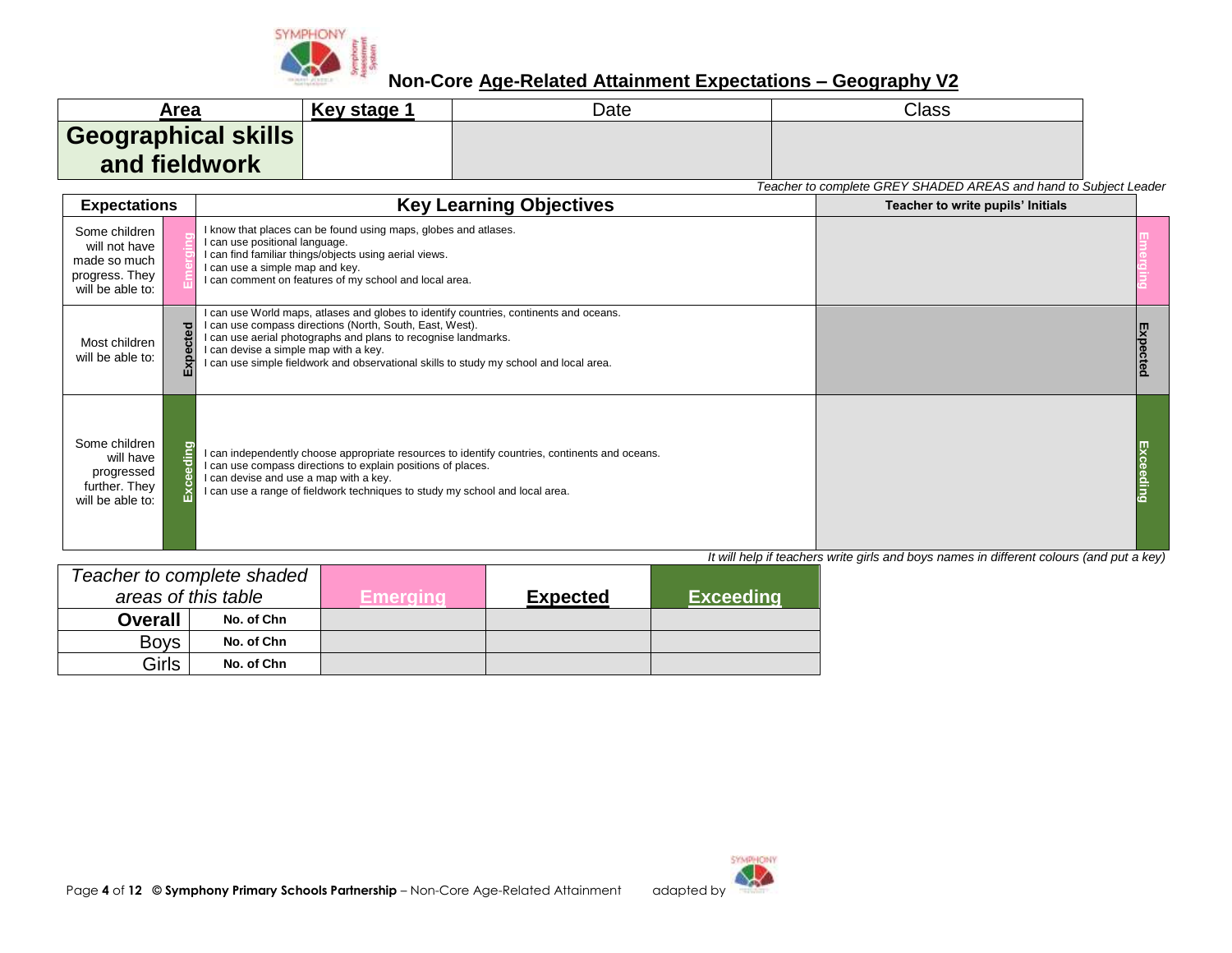

| <u>Area</u>                           | <b>Lower Key</b><br>stage 2 | Date | Class |
|---------------------------------------|-----------------------------|------|-------|
| <b>Locational</b><br><b>Knowledge</b> |                             |      |       |

*Teacher to complete GREY SHADED AREAS and hand to Subject Leader*

| <b>Expectations</b>                                                                  | <b>Key Learning Objectives</b>                                                                                                                                                                                                                                                                                                                                                                           | $\frac{1}{2}$ . The complete $\frac{1}{2}$ , $\frac{1}{2}$ , $\frac{1}{2}$ , $\frac{1}{2}$ , $\frac{1}{2}$ and nana to babloot<br>Teacher to write pupils' Initials |  |
|--------------------------------------------------------------------------------------|----------------------------------------------------------------------------------------------------------------------------------------------------------------------------------------------------------------------------------------------------------------------------------------------------------------------------------------------------------------------------------------------------------|---------------------------------------------------------------------------------------------------------------------------------------------------------------------|--|
| Some children<br>will not have<br>made so much<br>progress. They<br>will be able to: | I can use maps to locate continents and countries with support.<br>I can name some counties and cities in the UK.<br>I can describe some geographical features of the UK.                                                                                                                                                                                                                                |                                                                                                                                                                     |  |
| Most children<br>will be able to:                                                    | I can independently use maps to locate countries and continents.<br>I can describe physical and human characteristics of places in the world*.<br>pected<br>I can name and locate counties and cities in the UK.<br>I can describe physical features of the UK.<br>I can describe some geographical features of the globe.<br>ш<br>*NC recommends Europe (including Russia) and North and South America. |                                                                                                                                                                     |  |
| Some children<br>will have<br>progressed<br>further. They<br>will be able to:        | laing<br>I can independently use maps to locate continents, oceans and seas.<br>I can explain contrasting features between different areas.                                                                                                                                                                                                                                                              |                                                                                                                                                                     |  |

*It will help if teachers write girls and boys names in different colours (and put a key)*

| Teacher to complete shaded |            |                 |                 |                  |
|----------------------------|------------|-----------------|-----------------|------------------|
| areas of this table        |            | <b>Emerging</b> | <b>Expected</b> | <b>Exceeding</b> |
| <b>Overall</b>             | No. of Chn |                 |                 |                  |
| <b>Boys</b>                | No. of Chn |                 |                 |                  |
| Girls                      | No. of Chn |                 |                 |                  |

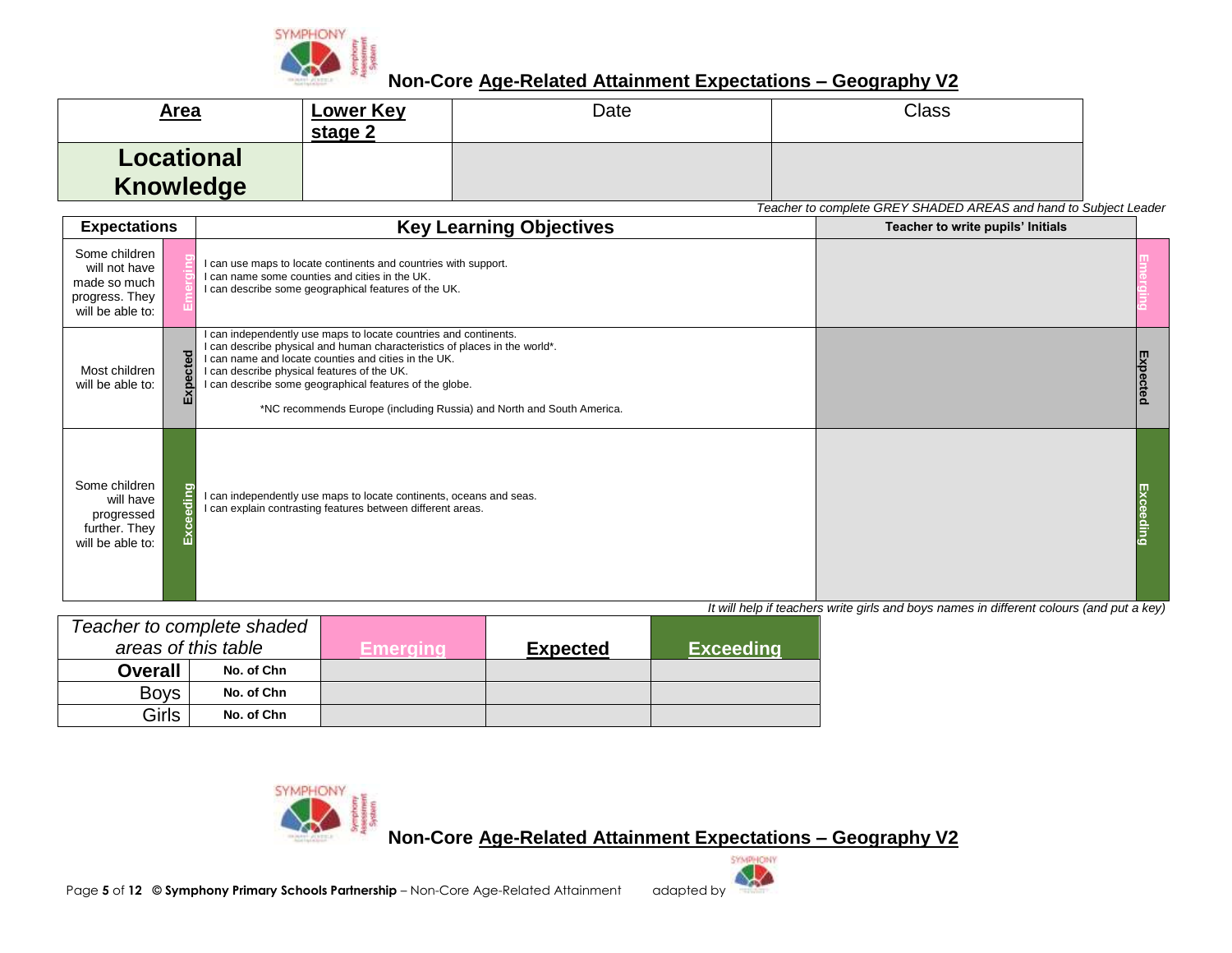| Area<br><u>recognized the contract of the contract of the contract of the contract of the contract of the contract of the contract of the contract of the contract of the contract of the contract of the contract of the contract of th</u> | <b>Lower Key</b><br>stage 2 | Date | Class |
|----------------------------------------------------------------------------------------------------------------------------------------------------------------------------------------------------------------------------------------------|-----------------------------|------|-------|
| <b>Place Knowledge</b>                                                                                                                                                                                                                       |                             |      |       |

*Teacher to complete GREY SHADED AREAS and hand to Subject Leader*

| <b>Expectations</b>                                                                  |           | <b>Key Learning Objectives</b>                                                                                                                                                                                                                                                               | Teacher to write pupils' Initials |             |
|--------------------------------------------------------------------------------------|-----------|----------------------------------------------------------------------------------------------------------------------------------------------------------------------------------------------------------------------------------------------------------------------------------------------|-----------------------------------|-------------|
| Some children<br>will not have<br>made so much<br>progress. They<br>will be able to: |           | I know some geographical facts about the UK.<br>I know some geographical facts about the world*.<br>*NC recommends Europe (including Russia) and North and South America.                                                                                                                    |                                   |             |
| Most children<br>will be able to:                                                    | Expected  | I can make comparisons of <b>physical</b> features of regions in different areas of the world*.<br>I can make comparisons of human features of regions in different areas of the world*.<br>*NC recommends Europe (including Russia) and North and South America.                            |                                   | pe          |
| Some children<br>will have<br>progressed<br>further. They<br>will be able to:        | Exceeding | I can describe and explain the <b>physical</b> differences and similarities between contrasting regions*.<br>I can describe and explain the <b>human</b> differences and similarities between contrasting regions*.<br>*NC recommends Europe (including Russia) and North and South America. |                                   | λČ<br>jalng |

*It will help if teachers write girls and boys names in different colours (and put a key)*

| Teacher to complete shaded |                     |          |                 |                  |
|----------------------------|---------------------|----------|-----------------|------------------|
|                            | areas of this table | Emeraina | <b>Expected</b> | <b>Exceeding</b> |
| <b>Overall</b>             | No. of Chn          |          |                 |                  |
| <b>Boys</b>                | No. of Chn          |          |                 |                  |
| Girls                      | No. of Chn          |          |                 |                  |



### **Non-Core Age-Related Attainment Expectations – Geography V2**

| <u>Area</u>                            | <b>Lower Key</b><br>stage 2 | Date | <b>Class</b> |
|----------------------------------------|-----------------------------|------|--------------|
| <b>Human and Physical</b><br>Geography |                             |      |              |

*Teacher to complete GREY SHADED AREAS and hand to Subject Leader*

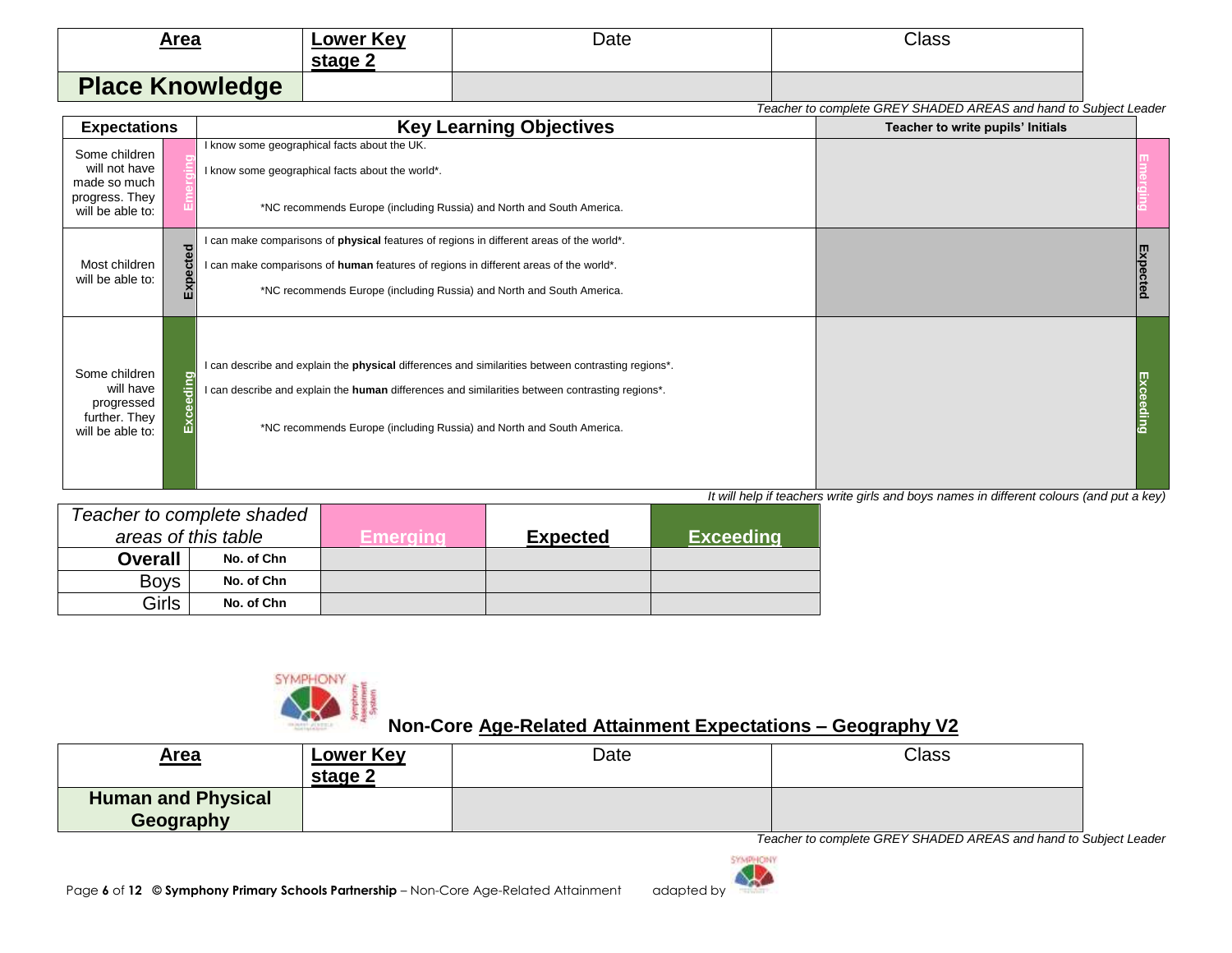| <b>Expectations</b>                                                                  |                         | <b>Key Learning Objectives</b>                                                                                                                                                                                                                                                                                                                                                                          | Teacher to write pupils' Initials |  |
|--------------------------------------------------------------------------------------|-------------------------|---------------------------------------------------------------------------------------------------------------------------------------------------------------------------------------------------------------------------------------------------------------------------------------------------------------------------------------------------------------------------------------------------------|-----------------------------------|--|
| Some children<br>will not have<br>made so much<br>progress. They<br>will be able to: |                         | I can name some different physical features* (related to the topics covered).<br>I can name some different human features** (related to the topics covered).                                                                                                                                                                                                                                            |                                   |  |
| Most children<br>will be able to:                                                    | cted<br><b>Pe</b><br>Εx | I can describe some physical features of a place* (related to the topics covered).<br>I can describe some human features of a place** (related to the topics covered).                                                                                                                                                                                                                                  |                                   |  |
| Some children<br>will have<br>progressed<br>further. They<br>will be able to:        | eding<br>ق<br>Ш         | I can explain why some physical features occur.*<br>I can explain why some human features occur.**<br>NC recommends:<br>*Physical features: climate zones, biomes and vegetation belts, rivers, mountains, volcanoes and earthquakes and the water<br>cycle<br>**Human features: types of settlement and land use, economic activity including trade links and the distribution of natural<br>resources |                                   |  |

| Teacher to complete shaded |                     |           |                 |                   |
|----------------------------|---------------------|-----------|-----------------|-------------------|
|                            | areas of this table | Emeraina' | <b>Expected</b> | <b>∖Exceeding</b> |
| <b>Overall</b>             | No. of Chn          |           |                 |                   |
| <b>Boys</b>                | No. of Chn          |           |                 |                   |
| Girls                      | No. of Chn          |           |                 |                   |



| <u>Area</u>                          | <b>Lower Key</b><br>stage 2 | Date                                                                      | Class                                                                                                                                                                                                                          |  |
|--------------------------------------|-----------------------------|---------------------------------------------------------------------------|--------------------------------------------------------------------------------------------------------------------------------------------------------------------------------------------------------------------------------|--|
| Geographical skills<br>and fieldwork |                             |                                                                           |                                                                                                                                                                                                                                |  |
|                                      |                             |                                                                           | Teacher to complete GREY SHADED AREAS and hand to Subject Leader                                                                                                                                                               |  |
| Formation of the season              |                             | $I_{\text{ext}}$ , $I_{\text{ext}}$ , $I_{\text{ext}}$ , $I_{\text{ext}}$ | the complete state of the complete state of the field of the field of the field of the field of the complete state of the field of the complete state of the complete state of the complete state of the complete state of the |  |

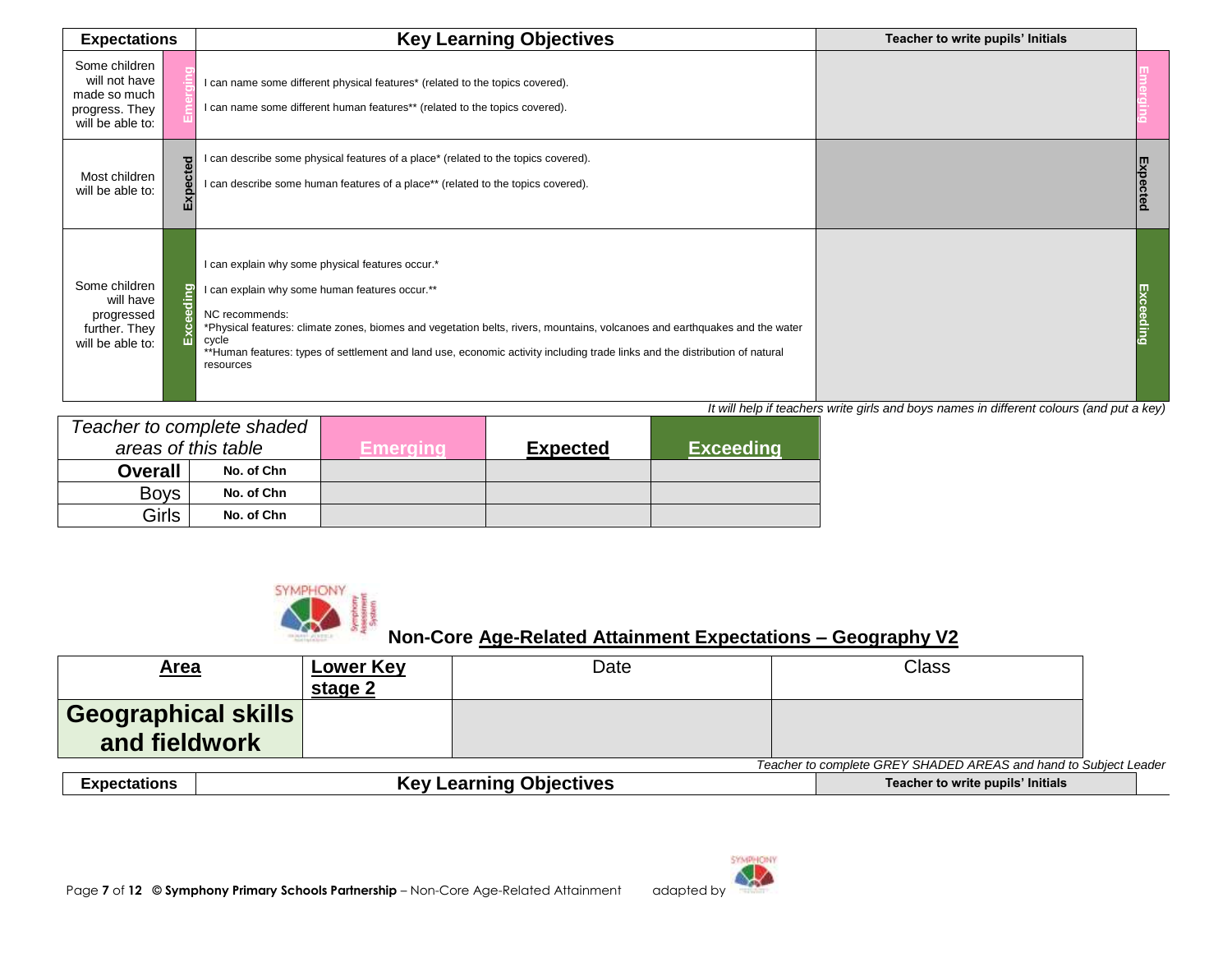| Some children<br>will not have<br>made so much<br>progress. They<br>will be able to: |   | I can use simple maps, atlases, globes and digital/computer mapping to locate countries with support.<br>I can use simple grid references, basic keys and symbols.<br>I can use some fieldwork techniques (including sketch maps, plans and graphs, and digital technologies) to observe and<br>record geographical features with support.       |                                                                                          |  |
|--------------------------------------------------------------------------------------|---|--------------------------------------------------------------------------------------------------------------------------------------------------------------------------------------------------------------------------------------------------------------------------------------------------------------------------------------------------|------------------------------------------------------------------------------------------|--|
| Most children<br>will be able to:                                                    | ш | I can use maps, atlases, globes and digital/computer mapping to locate countries.<br>I can use a compass independently.<br>I can use grid references, keys and symbols to interpret a map.<br>I can use fieldwork techniques (including sketch maps, plans and graphs, and digital technologies) to observe and record<br>geographical features. |                                                                                          |  |
| Some children<br>will have<br>progressed<br>further. They<br>will be able to:        |   | I can independently select resources to carry out fieldwork.<br>I use maps in a range of different contexts.<br>I can use 8 points of a compass and four-figure grid references for a purpose.                                                                                                                                                   | lt uill boln if tooghoro write airle ond hous nomes in different soloure (and nut o key) |  |

|                | Teacher to complete shaded |           |                 |                  |
|----------------|----------------------------|-----------|-----------------|------------------|
|                | areas of this table        | Emeraina' | <b>Expected</b> | <b>Exceeding</b> |
| <b>Overall</b> | No. of Chn                 |           |                 |                  |
| <b>Bovs</b>    | No. of Chn                 |           |                 |                  |
| <b>Girls</b>   | No. of Chn                 |           |                 |                  |

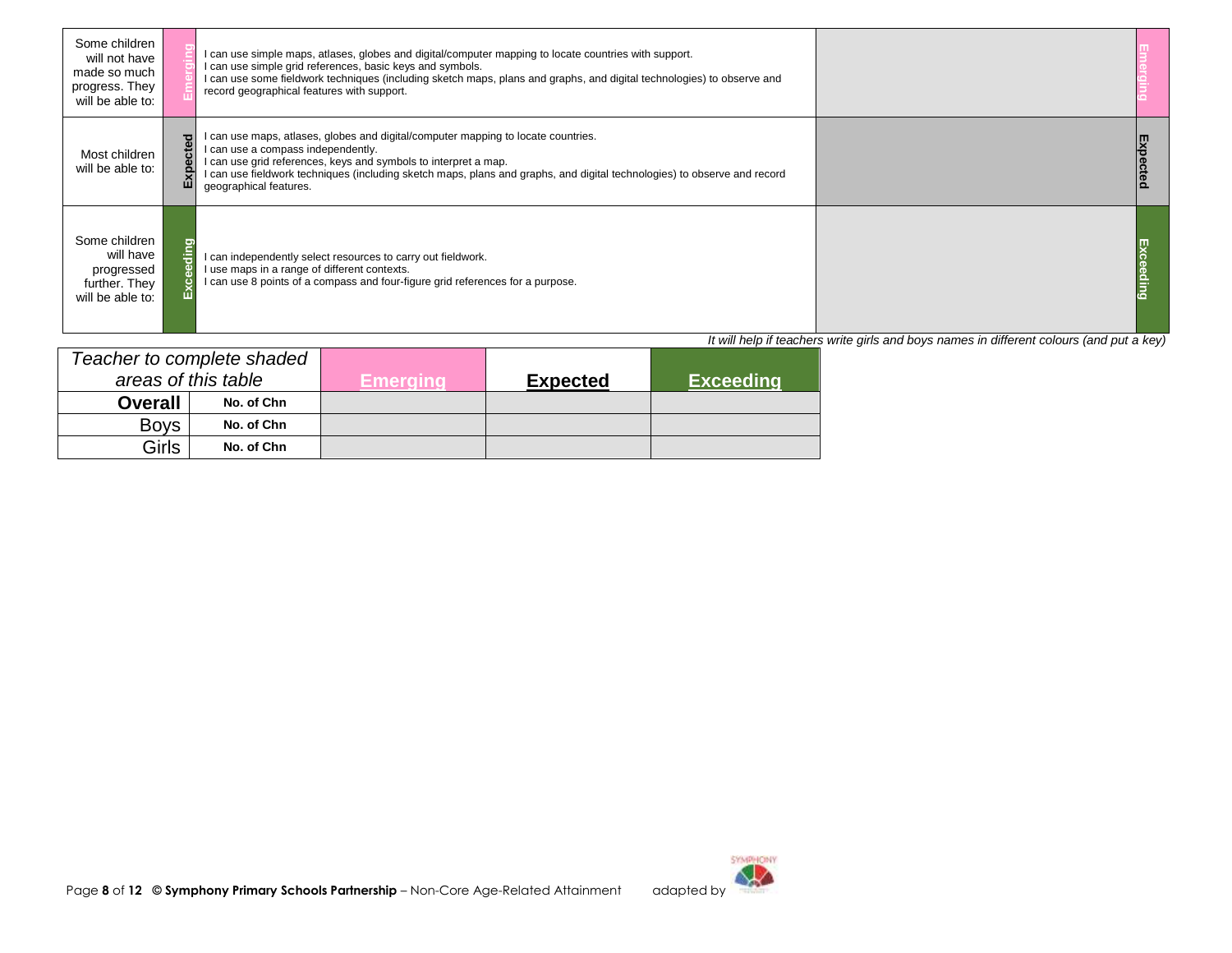

| Area                        | Upper Key stage | Date | Class                                                            |
|-----------------------------|-----------------|------|------------------------------------------------------------------|
| <b>Locational Knowledge</b> |                 |      |                                                                  |
|                             |                 |      | Teacher to complete GREY SHADED AREAS and hand to Subject Leader |

| <b>Expectations</b>                                                                  |           | <b>Key Learning Objectives</b>                                                                                                                                                                                                                                                                                                                                                                                                                                                                                                                                                                                                                                                                                                                                              | Teacher to write pupils' Initials |    |
|--------------------------------------------------------------------------------------|-----------|-----------------------------------------------------------------------------------------------------------------------------------------------------------------------------------------------------------------------------------------------------------------------------------------------------------------------------------------------------------------------------------------------------------------------------------------------------------------------------------------------------------------------------------------------------------------------------------------------------------------------------------------------------------------------------------------------------------------------------------------------------------------------------|-----------------------------------|----|
| Some children<br>will not have<br>made so much<br>progress. They<br>will be able to: |           | I can use maps to locate continents* with support.<br>I can use maps to name and locate major countries and cities with support.<br>I can name some counties and cities in the UK.<br>I can describe some geographical features of the UK.<br>I can describe some geographical features of the globe (e.g. latitude, longitude, etc)                                                                                                                                                                                                                                                                                                                                                                                                                                        |                                   |    |
| Most children<br>will be able to:                                                    | Expected  | I can independently use maps to continents*.<br>I can independently use maps to name and locate countries and major cities*.<br>I can describe physical and human characteristics of continents*.<br>I can name and locate counties and cities in the UK.<br>I can describe changing geographical features (e.g. land pattern use).<br>I can describe geographical features of the UK (including hills, mountains, coasts and rivers).<br>I understand the world has different time zones.<br>National Curriculum recommends coverage of:<br>Identifying the position and significance of latitude, longitude, equator, Northern Hemisphere, Southern Hemisphere, Tropics<br>of Cancer and Capricorn, Arctic and Antarctic circle, Prime/Greenwich Meridian and time zones. |                                   | ĘX |
| Some children<br>will have<br>progressed<br>further. They<br>will be able to:        | Exceeding | I can independently use a map to locate continents, countries, major cities, oceans and seas.<br>I can explain contrasting features between counties and cities.<br>I can explain changes in geographical features over time.<br>NC recommends<br>* Europe (including Russia), North and South America                                                                                                                                                                                                                                                                                                                                                                                                                                                                      |                                   |    |

*It will help if teachers write girls and boys names in different colours (and put a key)*

|                | Teacher to complete shaded |          |                 |                  |
|----------------|----------------------------|----------|-----------------|------------------|
|                | areas of this table        | Emeraina | <b>Expected</b> | <b>Exceeding</b> |
| <b>Overall</b> | No. of Chn                 |          |                 |                  |
| <b>Boys</b>    | No. of Chn                 |          |                 |                  |
| Girls          | No. of Chn                 |          |                 |                  |



| Area | ٠Δ٧<br>. | -<br>Date | Class |
|------|----------|-----------|-------|
|      |          |           |       |

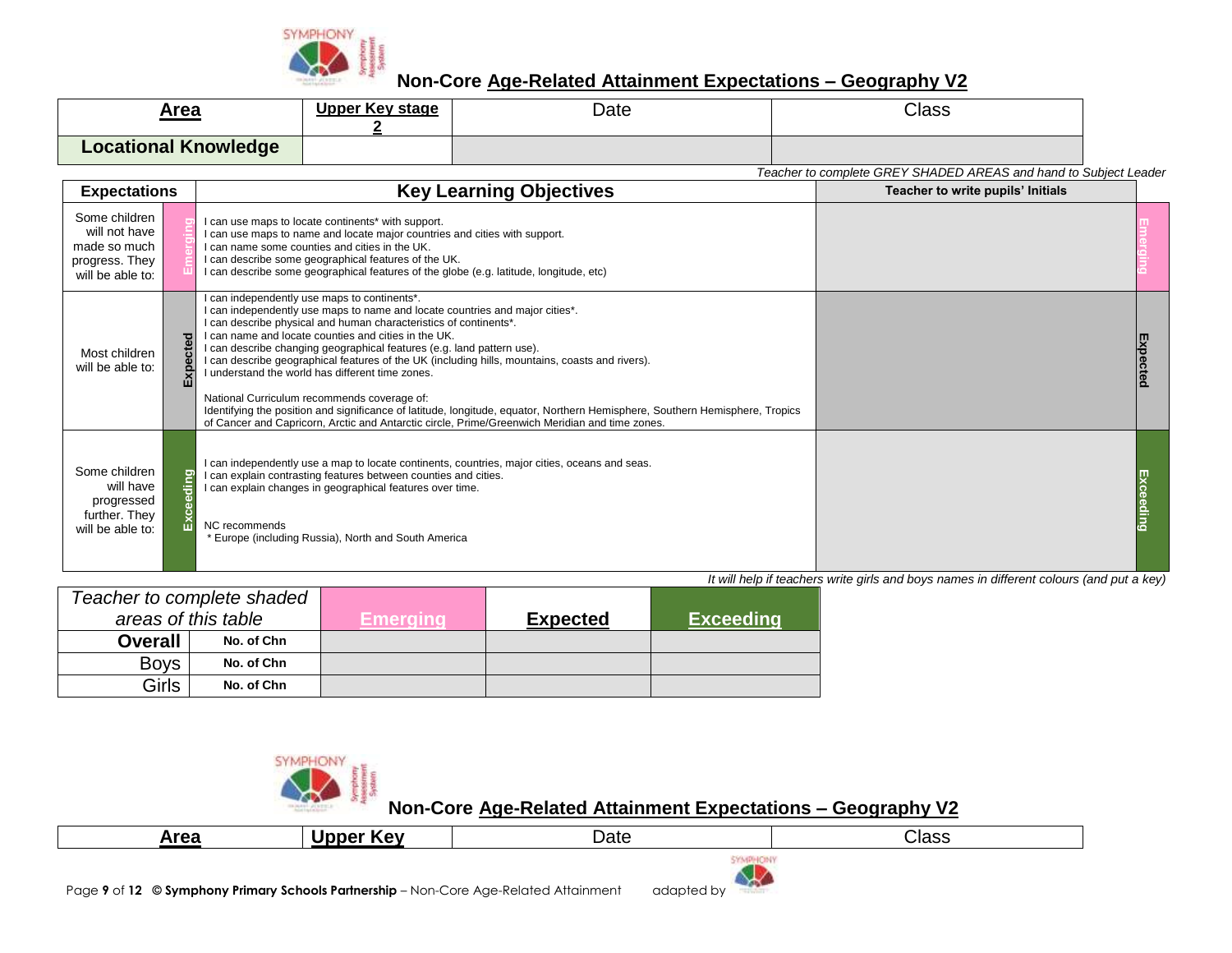|                        | stage 2 |  |
|------------------------|---------|--|
| <b>Place Knowledge</b> |         |  |

|                                                                                      | Teacher to complete GREY SHADED AREAS and hand to Subject Leader |                                                                                                                                                                                                                                                                         |                                   |                     |  |  |  |
|--------------------------------------------------------------------------------------|------------------------------------------------------------------|-------------------------------------------------------------------------------------------------------------------------------------------------------------------------------------------------------------------------------------------------------------------------|-----------------------------------|---------------------|--|--|--|
| <b>Expectations</b>                                                                  |                                                                  | <b>Key Learning Objectives</b>                                                                                                                                                                                                                                          | Teacher to write pupils' Initials |                     |  |  |  |
| Some children<br>will not have<br>made so much<br>progress. They<br>will be able to: |                                                                  | I know some facts about different regions of the world.*                                                                                                                                                                                                                |                                   |                     |  |  |  |
| Most children<br>will be able to:                                                    | Expected                                                         | I can make comparisons of physical features of regions around the world.*<br>I can make comparisons of human features of regions around the world*                                                                                                                      |                                   | ш<br>cted           |  |  |  |
| Some children<br>will have<br>progressed<br>further. They<br>will be able to:        | eding<br>Exce                                                    | I can describe and explain the physical differences and similarities between regions around the world.*<br>I can describe and explain the human differences and similarities between regions around the world.*<br>*NC recommends UK, Europe and North or South America |                                   | Exc<br><b>Sqing</b> |  |  |  |

|                | Teacher to complete shaded |          |                 |                  |
|----------------|----------------------------|----------|-----------------|------------------|
|                | areas of this table        | Emeraina | <b>Expected</b> | <b>Exceeding</b> |
| <b>Overall</b> | No. of Chn                 |          |                 |                  |
| <b>Boys</b>    | No. of Chn                 |          |                 |                  |
| Girls          | No. of Chn                 |          |                 |                  |



| <u>Area</u>                                           | <b>Upper Key</b><br>stage 2 | Date |                                                                  | <b>Class</b> |  |
|-------------------------------------------------------|-----------------------------|------|------------------------------------------------------------------|--------------|--|
| <b>Human and Physical</b><br>Geography                |                             |      |                                                                  |              |  |
|                                                       |                             |      | Teacher to complete GREY SHADED AREAS and hand to Subject Leader |              |  |
| <b>Key Learning Objectives</b><br><b>Expectations</b> |                             |      | Teacher to write pupils' Initials                                |              |  |

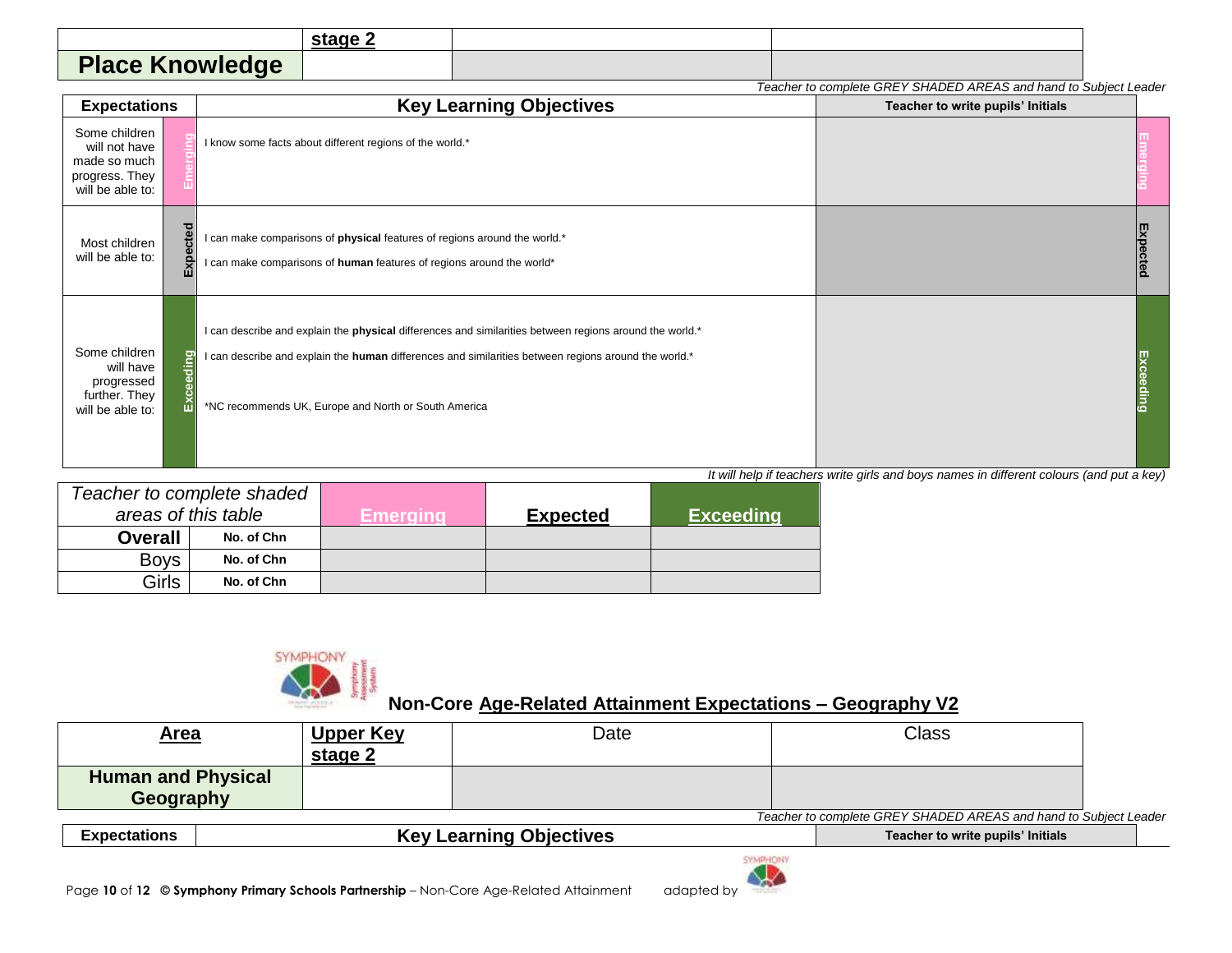| Some children<br>will not have<br>made so much<br>progress. They<br>will be able to: |   | I can name a variety of different physical features.*<br>I can name a variety of different human features.**                                                                                                                                                                                                                                                                                  |          |
|--------------------------------------------------------------------------------------|---|-----------------------------------------------------------------------------------------------------------------------------------------------------------------------------------------------------------------------------------------------------------------------------------------------------------------------------------------------------------------------------------------------|----------|
| Most children<br>will be able to:                                                    | ш | I can describe a variety of physical features of a place.*<br>I can describe a variety of human features of a place.**                                                                                                                                                                                                                                                                        | Expected |
| Some children<br>will have<br>progressed<br>further. They<br>will be able to:        |   | I can explain why physical features occur.*<br>I can explain why human features occur.**<br>NC recommends<br>*Physical features:<br>climate zones, biomes and vegetation belts, rivers, mountains, volcanoes and earthquakes and the water cycle.<br>**Human features<br>types of settlement and land use, economic activity including trade links and the distribution of natural resources. |          |

|                | Teacher to complete shaded |          |                 |                  |
|----------------|----------------------------|----------|-----------------|------------------|
|                | areas of this table        | Emeraina | <b>Expected</b> | <b>Exceeding</b> |
| <b>Overall</b> | No. of Chn                 |          |                 |                  |
| <b>Boys</b>    | No. of Chn                 |          |                 |                  |
| Girls          | No. of Chn                 |          |                 |                  |



| <u>Area</u>                                                      |  | <u>Upper Key</u><br>stage 2 | Date                           |  | Class                             |  |  |
|------------------------------------------------------------------|--|-----------------------------|--------------------------------|--|-----------------------------------|--|--|
| Geographical skills<br>and fieldwork                             |  |                             |                                |  |                                   |  |  |
| Teacher to complete GREY SHADED AREAS and hand to Subject Leader |  |                             |                                |  |                                   |  |  |
| <b>Expectations</b>                                              |  |                             | <b>Key Learning Objectives</b> |  | Teacher to write pupils' Initials |  |  |